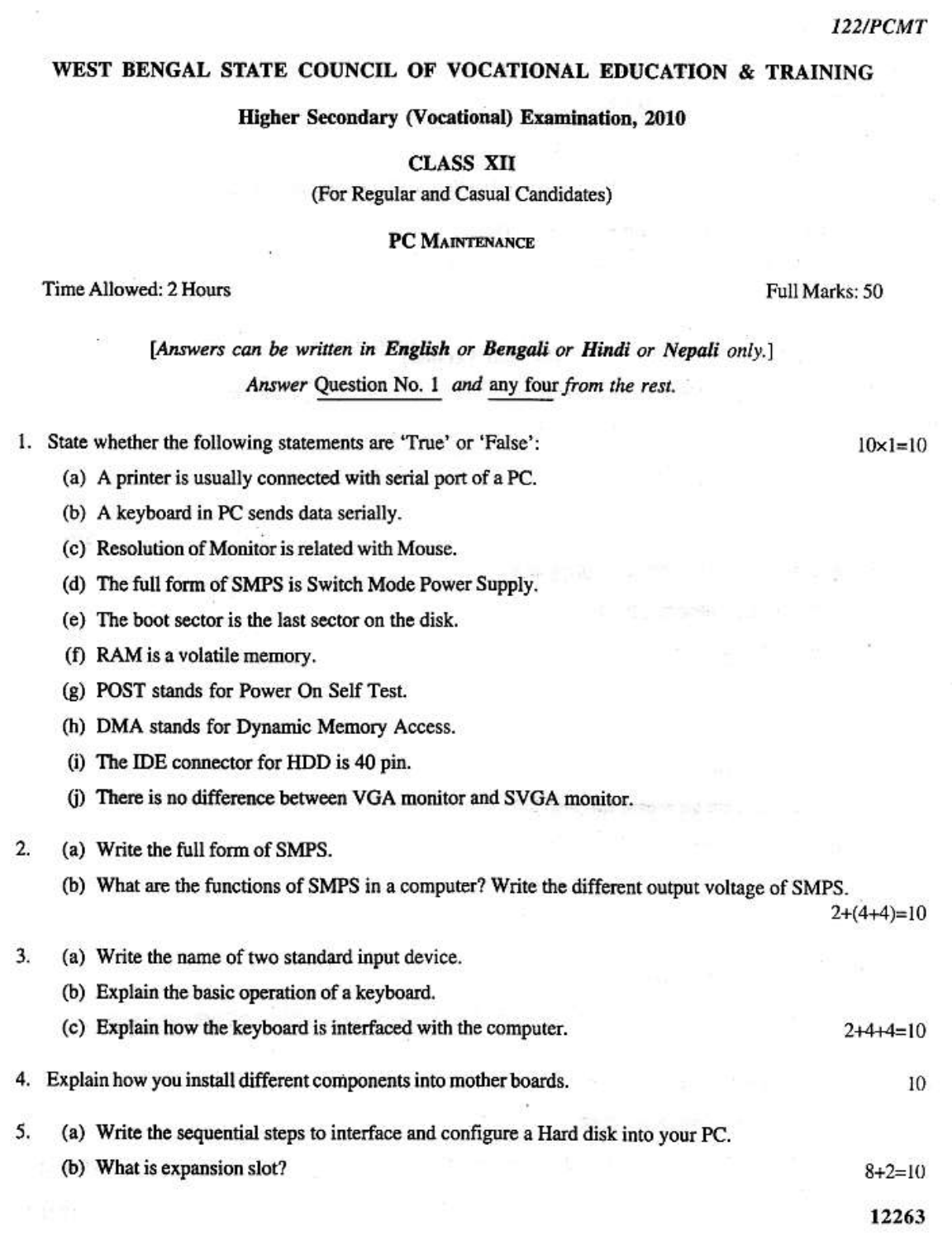| 6. | (a) What is port? Explain different type of ports.                                |            |
|----|-----------------------------------------------------------------------------------|------------|
|    | (b) What is BUS? What is BIOS?                                                    | $2+4+4=10$ |
|    | (a) Explain the different types of floppy disk drives.                            |            |
|    | (b) How will you install a new floppy drive and configure it? Explain each steps. | $4+6=10$   |
|    |                                                                                   |            |

- (a) What is partitioning of a hard disk drive? Discuss. 8.
	- (b) How the information are read or written into CD's?

#### [Bengali Version]

## [কেবলমাত্র বাংলা অথবা ইংরাজী অথবা হিন্দী অথবা নেপালীতে উত্তর লেখা যাবে।]

# প্রথম প্রশ্নটির উত্তর দেওয়া আবশ্যিক।

## পরবর্তী প্রশ্নগুলোর মধ্যে থেকে যে কোন চারটি প্রশ্নের উত্তর দাও।

- ১। নিম্নের বিবৃতিগুলির 'সত্য' অথবা 'মিথ্যা' লেখ ঃ
	- (ক) প্রিন্টার সাধারণত পি.সি.র সিরিয়াল পোর্টে যুক্ত থাকে।
	- (খ) কি-বোর্ড পি.সি.কে সিরিয়াল ডেটা পাঠায়।
	- (গ) মনিটরের ঔজ্জ্বল্য মাউসের সাথে সম্পর্কযুক্ত।
	- (ঘ) এস. এম. পি. এস. এর পুরো নাম হল সুইচ মোড পাওয়ার সাপ্লাই।
	- (ঙ) একটি ডিস্কের শেষ সেক্টর হল বুট সেক্টর।
	- (চ) র্যাম হল ভোলটিইল মেমরি।
	- (ছ) পি. ও. এস. টি.-র অর্থ হল পাওয়ার অন সেম্ফ টেস্ট।
	- (জ) ডি. এম. এ.-র মানে হল ডাইনামিক মেমরি অ্যাক্সেস।
	- (ঝ) হার্ড ডিস্ক ড্রাইন্ডের জন্য আই ডি ই কানেকটারের পিন সংখ্যা ৪০।
	- (ঞ) ভি. জি. এ. এবং এস. ভি. জি. এ. মনিটরের মধ্যে কোন পার্থক্য নেই।
- (ক) এস. এম. পি. এস. এর পুরো নাম কি? ২।
	- (খ) কমপিউটার সিস্টেমে এস. এম. পি. এস. এর কার্যপ্রণালী কি? এস. এম. পি. এস. এর বিভিন্ন আউটপুট ভোন্টেজগুলি লেখ।

**HARBINA CITE!** LASSED

 $\xi + (8+8) = 50$ 

 $30x3=50$ 

- (ক) দুটি স্ট্যান্ডার্ড ইনপুট ডিভাইসের নাম লেখ। ৩।
	- (খ) একটি কি-বোর্ডের মুল কার্য আলোচনা কর।
	- (গ) কিভাবে কি-বোর্ডকে কমপিউটারের সাথে সংযোগ সাধন করা হয় ?

 $2 + 8 + 8 = 50$ 

12263